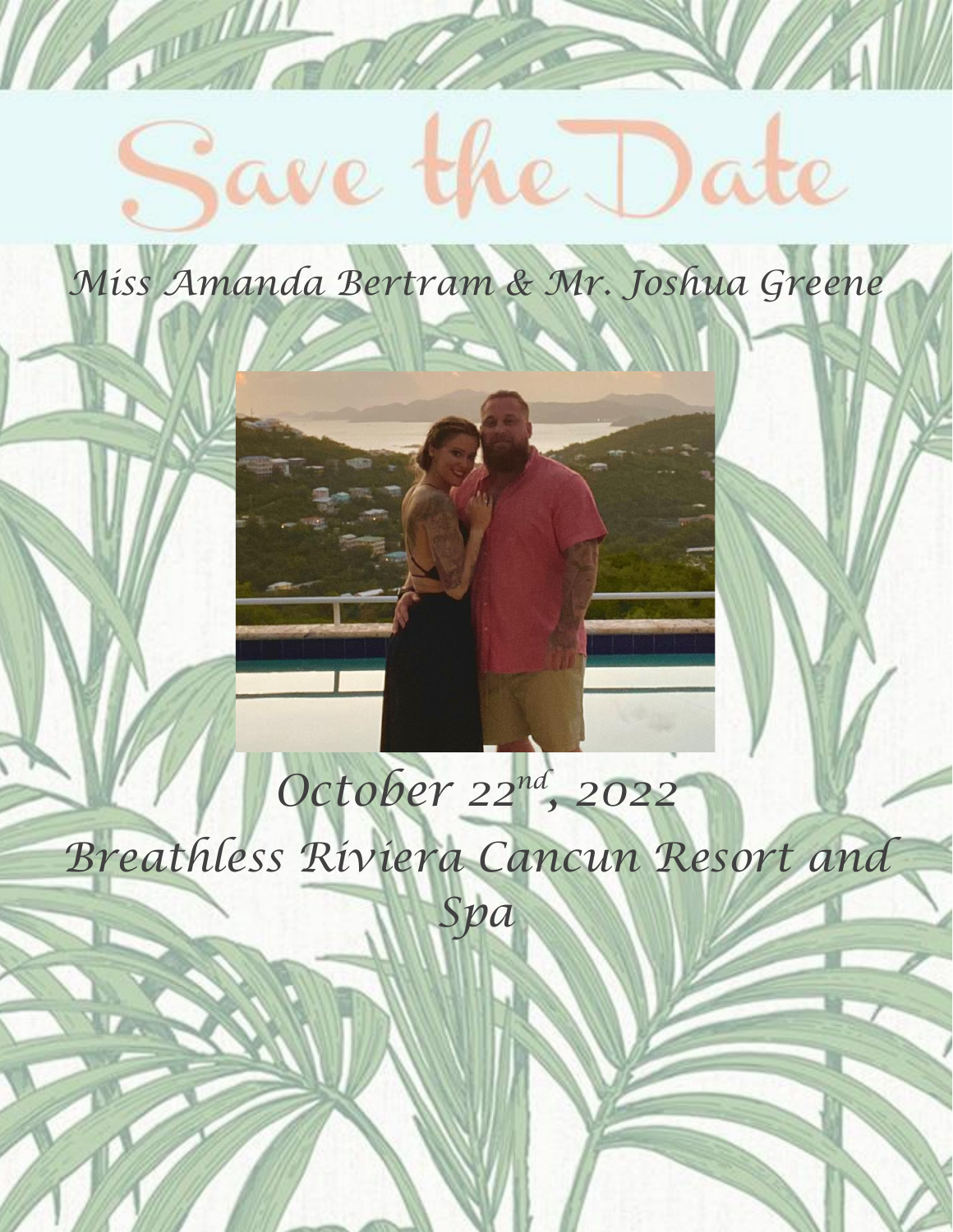# **TO RESERVE YOUR ROOM – CLICK HERE:** <https://www.beachbumvacations.com/reservations>

To Receive Group Rates and Ensure Room Availability **Please reserve your room by June 28th, 2022**

**\*\*\*After you click on the link above and fill out the reservation form, our travel concierge, Beach Bum Nikki, will contact you directly and answer any questions you may have PRIOR to charging your card for your deposit. Please feel free to enter questions/requests on the comments section on the form.**

Our wedding travel concierge is Nikki Bond

\_\_\_\_\_\_\_\_\_\_\_\_\_\_\_\_\_\_\_\_\_\_\_\_\_\_\_\_\_\_\_\_\_\_\_\_\_\_\_\_\_\_\_\_\_\_\_\_\_\_\_\_\_\_\_\_\_\_\_\_\_\_\_\_\_\_\_\_\_\_\_\_\_\_\_\_\_\_\_\_\_\_\_\_\_\_\_\_\_\_\_\_\_\_\_\_\_\_\_\_\_\_\_\_\_\_\_\_\_\_\_\_\_\_\_\_\_\_\_\_\_\_\_



Travel the WORLD with US

Phone: 1-877-943-8282 Ext 31 Email: Nikki@beachbumvacation.com **For a faster response time, please email Nikki. Bookings must be made via our online form at [www.beachbumvacations.com/reservation](http://www.beachbumvacations.com/reservation) to ensure accuracy. Reservations cannot be made via phone.**

**Rates below are all inclusive and are reserved only for guests of Amanda and Josh's Wedding!** Amanda and Josh have blocked off rooms for their wedding guests. They would like to encourage all their guests to book with Beach Bum Vacation. You must book your room directly with **Beach Bum Nikki** to ensure that you will receive wedding guest rates, be included on the guest list, all your travel arrangements are taken care of and you will be included in all events for the wedding.

### **Space is limited so make sure to reserve your room early!**

## **ALL-INCLUSIVE & ALL RATES ARE PER PERSON**

**Breathless Riviera Cancun Resort and Spa** Travel Window October 20-27,2022, minimum 3-night stay required

**ALLURE JUNIOR SUITE OCEAN VIEW:** Ocean View room, Full bathroom with double rain shower, Private, furnished balcony or terrace. Maximum occupancy: 3 guests. Bedding requests are not guaranteed.

| Occupancy     |                                    | Single Double Triple |          |
|---------------|------------------------------------|----------------------|----------|
| 3-Night Price | $\vert$ \$1190.72 $\vert$ \$759.20 |                      | \$755.31 |

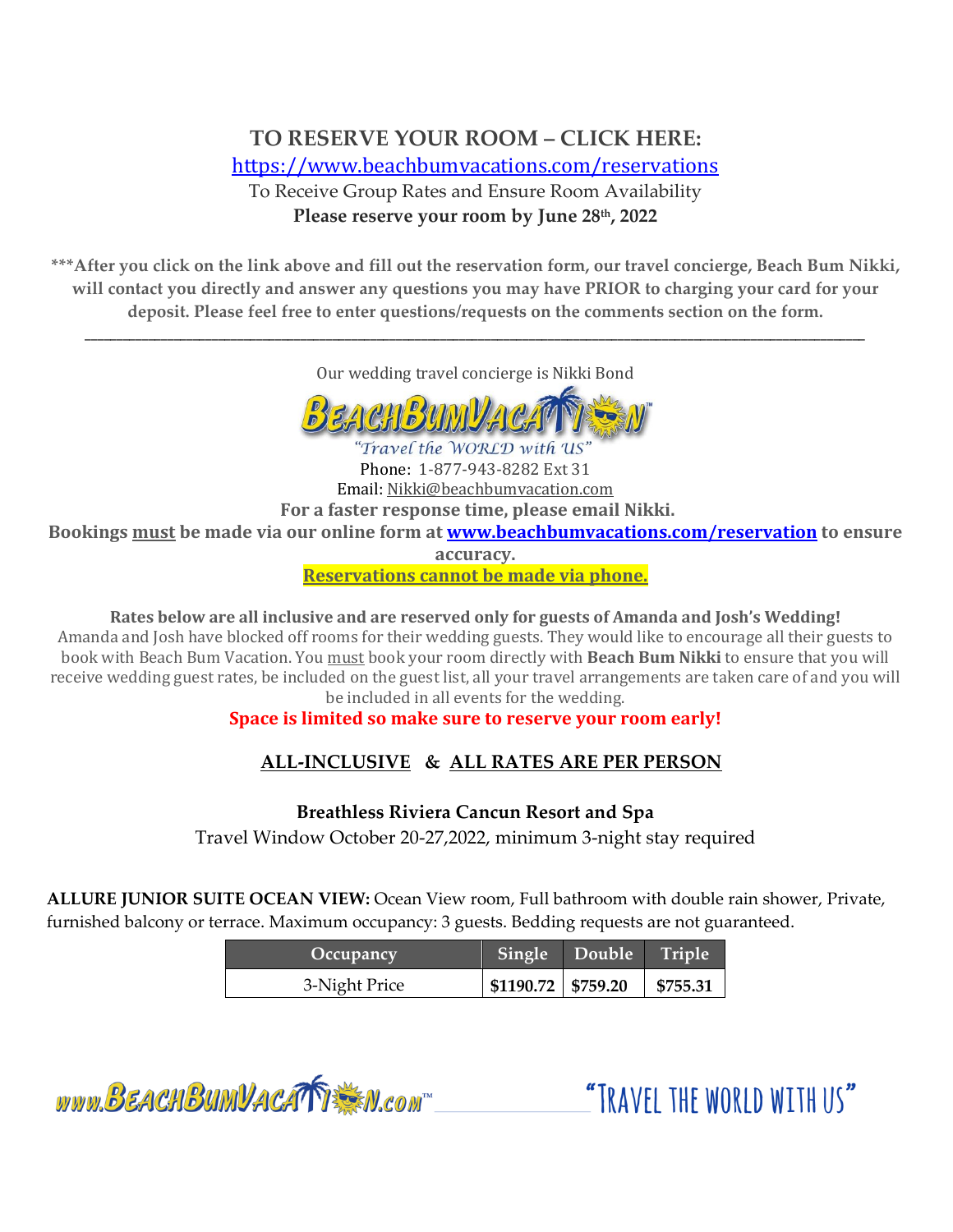| 4-Night Price | \$1505.61 \$956.17 \$950.99 |                                           |
|---------------|-----------------------------|-------------------------------------------|
| 5-Night Price |                             | $\vert$ \$1820.51   \$1153.14   \$1146.66 |

**XCELERATE JUNIOR SUITE OCEAN VIEW:** Ocean View room, Full bathroom with double rain showers, Private, furnished balcony or terrace. Maximum occupancy: 3 guests. Located in Xcelerate Party Zone. Bedding requests are not guaranteed.

| Occupancy     | Single    | Double    | <b>Triple</b> |
|---------------|-----------|-----------|---------------|
| 3-Night Price | \$1330.67 | \$844.73  | \$840.84      |
| 4-Night Price | \$1683.15 | \$1065.02 | \$1059.84     |
| 5-Night Price | \$2035.62 | \$1285.32 | \$1278.84     |

**XCELERATE JUNIOR SUITE OCEANFRONT:** Ocean View room, Full bathroom with double rain showers, Private, furnished balcony or terrace. Maximum occupancy: 3 guests. Located in Xcelerate Party Zone. Bedding requests are not guaranteed.

| Occupancy     | Single    | Double <sup>'</sup>      | Triple    |
|---------------|-----------|--------------------------|-----------|
| 3-Night Price | \$1525.05 | \$969.13                 | \$965.24  |
| 4-Night Price |           | $$1930.66 \mid $1223.12$ | \$1217.93 |
| 5-Night Price |           | $$2336.26 \mid $1477.11$ | \$1470.63 |

**XHALE CLUB JUNIOR SUITE SWIMOUT TROPICAL VIEW:** Tropical View Room, Full bathroom with double rain shower, Private, furnished terrace with swim out access. Maximum occupancy: 3 guests. Xhale Club Amenities. Bedding requests are not guaranteed.

| Occupancy     | Single                 | Double                   | <b>Triple</b> |
|---------------|------------------------|--------------------------|---------------|
| 3-Night Price |                        | $$2084.86 \mid $1062.43$ | \$1058.54     |
| 4-Night Price | $$2643.38$ \ \$1341.04 |                          | \$1336.29     |
| 5-Night Price | \$3201.89              | \$1619.65                | \$1614.03     |

#### **WHAT'S INCLUDED?**

Accommodations as selected, taxes, all meals, unlimited alcoholic & non-alcoholic beverages, in-room mini-bar, with beer, water, soft drinks (re-stocked once a day), daily& nightly activity programs, non-motorized water sports, live music & shows, fitness center, taxes and gratuities all included.

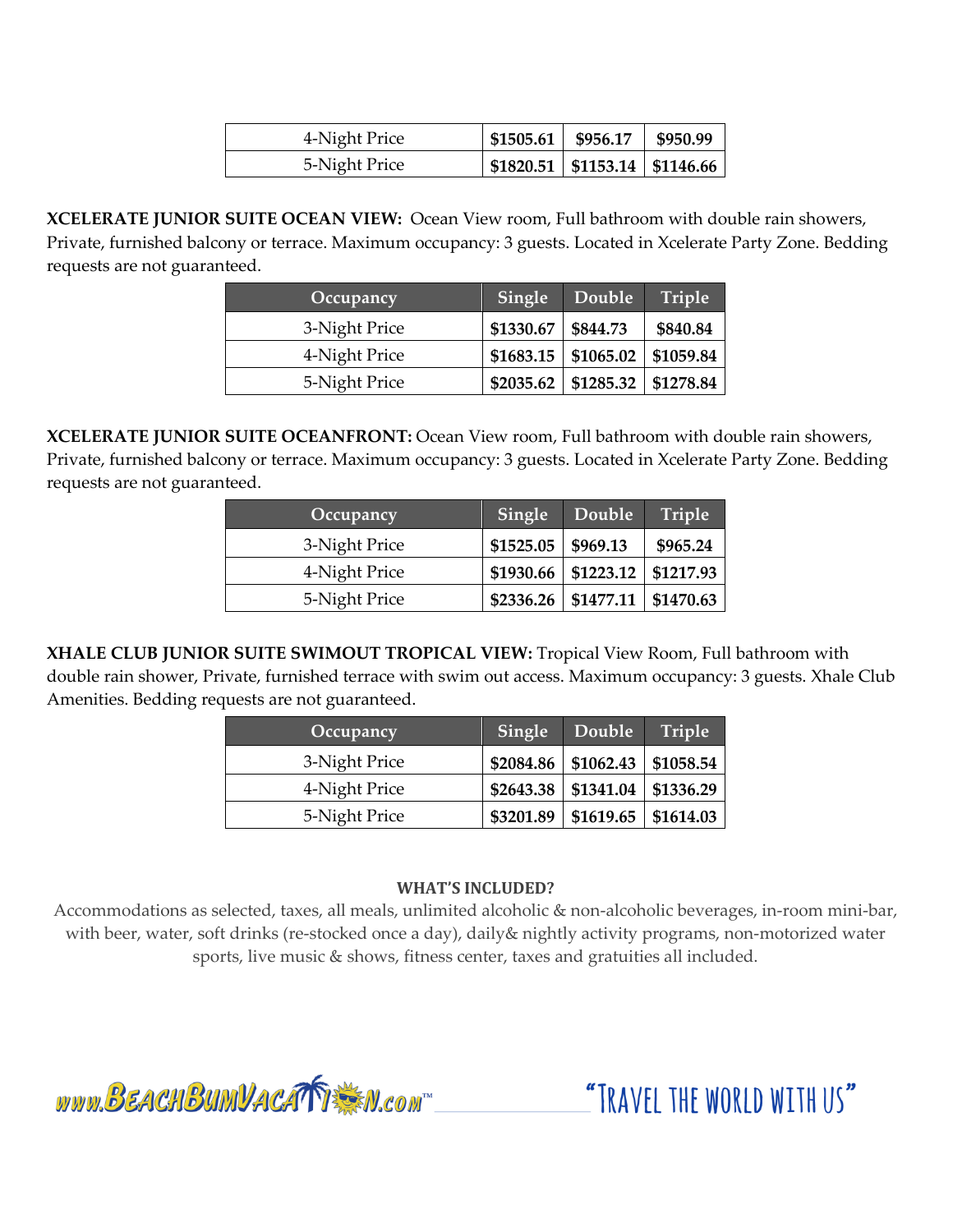\*Please fill in the Reservation Form at [www.beachbumvacation.com/reservation](http://www.beachbumvacation.com/reservation) with information as it appears on your passport to secure your room and celebrate with Amanda and Josh! \*\*\*\*\*All reservations MUST to be made by **June 28th, 2022**. \*\*\*\*\*

**After this date, all rooms that aren't booked will be released back to the resort; anyone wishing to book after rooms are released will be accommodated based upon the resort's availability.** 

## **\*\*\* Process of Booking** \*\*\*

❖ Determine your travel dates & who you'll be sharing a room with then click on the secure Reservation Link and fill in your information:

\*RESERVATION link:<https://www.beachbumvacation.com/reservation/>

This form will ask for your credit card info, but Beach Bum Nikki will contact you via email to verify all details and amount before anything is charged to your card. © Deposits will not be processed until you confirm your reservation details with Nikki via email.

- ❖ If you have frequent flyer miles or airline credit vouchers Nikki is NOT able to book your flight. You must do so on your own.
	- ❖ Determine if you want travel protection. It's highly recommended! CANCEL FOR ANY REASON TRAVEL INSURANCE is currently available at a promotional rate of \$125-\$229 per person.

#### ❖ **DOWN PAYMENT OPTIONS:**

1) Room Only: It's just \$150 per person to book just the room.

2) Room with insurance: It's just \$150 per person + the cost of insurance

3) Room and flights without insurance: It's \$150 per person + total airfare cost.

4) Room and flights with insurance: It's just \$150 per person + the cost of insurance+ the full cost of airfare.

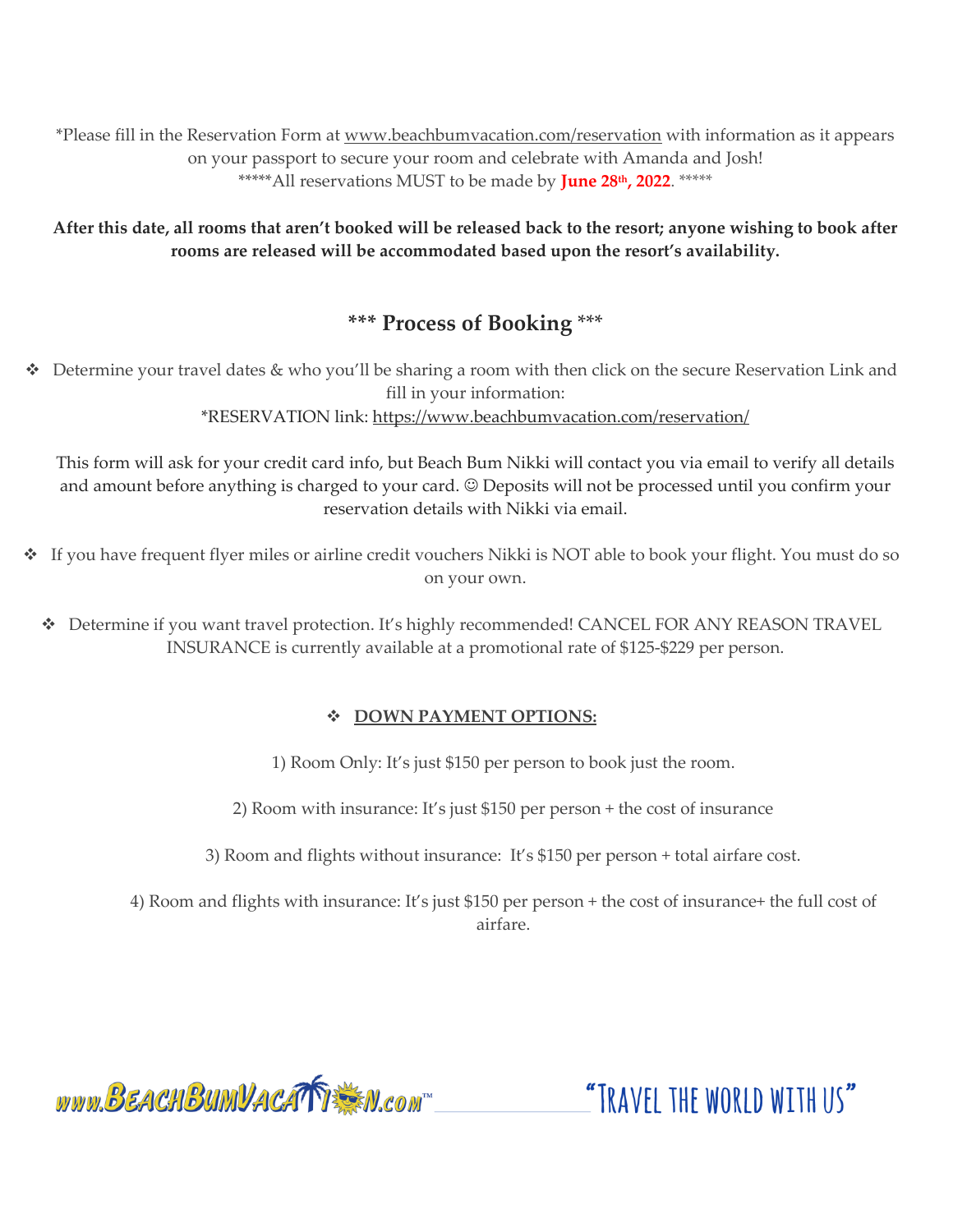After you have paid your deposit, you can make payments at any time for any amount as long as your paid in full by <mark>August 2™, 2022</mark>. There is a \$25 late fee per person if payment is made after August 2™, 2022 and may result in cancellation of reservation. If your balance is not paid by August 2<sup>nd</sup>, 2022, 2022, your reservation will be subject to cancellation, and you will not receive a refund on the money paid.

#### **\*\*\*The sooner you book your room the more time you have to pay it off! \*\*\***

Once you place your reservation and your payment has been applied you will receive a confirmation invoice/itinerary for your trip!

### **\*\*\* Important Travel & Booking Information \*\*\***

When should I book? As soon as possible for the best flight schedules and perks for being a part of Amanda and Josh's wedding group!

\*IMPORTANT! -- Airfare WILL fluctuate depending on availability at time you make your reservation, please make your payment with Nikki as soon as possible to ensure the lowest rate and best flight time options.

Who should I ask for when making my reservation? All reservations must be made directly through Nikki at Beach Bum Vacation. [www.beachbumvacation.com/reservation](http://www.beachbumvacation.com/reservation)

**Payment policy: In order to guarantee your room, the full payment must be received by August 2nd , 2022.** Beach Bum Vacation's insurance policy will cover your airfare 100% if booked through Beach Bum Vacation. Airfare booked separately is not covered.

#### Visa, MasterCard, American Express and Discover are also accepted.

What travel documents will I need? You will need a valid passport in order to travel to Cancun, no exceptions. If you do not have a passport apply for one ASAP!

You will need to indicate on the form if you accept or decline TRIP INSURANCE.

PLEASE NOTE: You will need to indicate on the form if you accept or decline TRIP INSURANCE. Insurance CANNOT be added after payment is made. Insurance is due at the time of making the reservation along with the down payment. Trip Insurance is highly recommended due to the recent crisis. Optional insurance ranges between \$125-229 per person.

www.BEACHBUMVACATTEN.com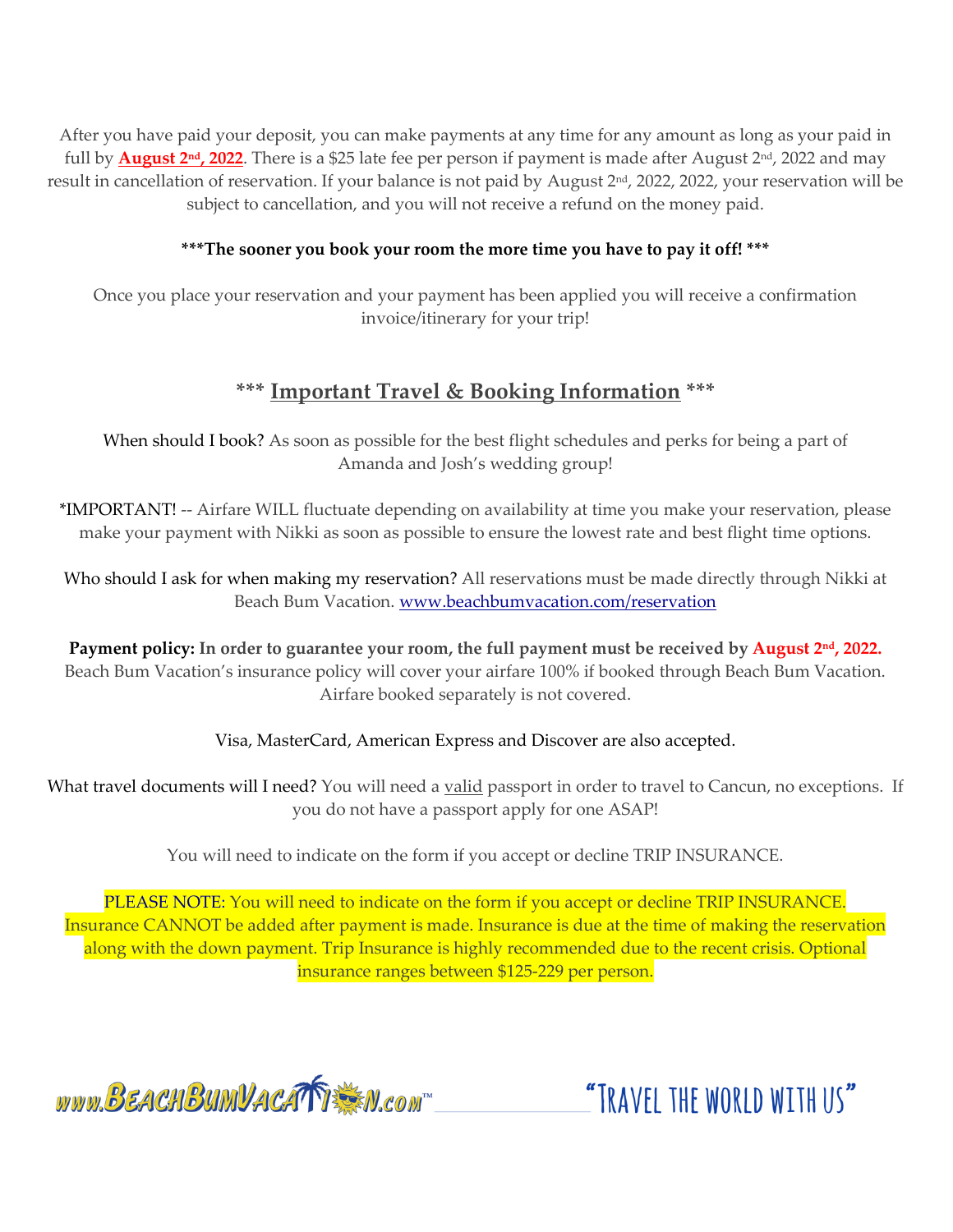Special Needs: Please specify if anyone in your party meets any of the following criteria: (1) holds frequent flyer miles (2) is hearing or vision impaired (3) has dietary restrictions (4) needs a wheelchair (5) is diabetic (6) is highly allergic.

### **CANCELLATION POLICY:**

| Once reservation is made up to August $2nd$ , 2022                                                  | \$150 cancellation penalty per person |  |
|-----------------------------------------------------------------------------------------------------|---------------------------------------|--|
| August $3^{\rm rd}$ , 2022-onward                                                                   | 100% nonrefundable                    |  |
| The purchase of travel protection insurance will cover all these penalties in the event you need to |                                       |  |
| cancel.                                                                                             |                                       |  |

*The aforementioned is person or room canceling (so if 1 person within the room cancels these same rules apply for that person). Regarding Airline tickets – if Beach Bum Vacation booked your tickets - they are 100% not refundable and subject to individual airline penalties/fees. Insurance covers these penalties for individuals making reservations within the group – if they have purchased insurance. Insurance does NOT cover the group contract, only individuals.* 

*Group Reservations have different terms and cancellation policies than individual reservation. All reservations made within a group must comply with the stipulated cancelation policy agreed for each group.*

*If you do not have insurance – natural disasters (such as hurricanes), cancelations for ANY reason (medical/personal*  emergencies, Covid-19, cancelation of the wedding, etc.) do not relieve them from these penalties. ONLY the Travel *Insurance will help with coverage.*

## **Frequently Asked Questions:**

-Currency: USDs are accepted in Mexico so there is no need to exchange your currency.

-Clothing: some restaurants require men to wear long pants, shirt with collar & closed toe shoes.

-Airport: you must arrive at the airport two hours prior to flight departure time.

- Weather: The average temperatures in Cancun during the month of October are highs in the 80's and lows in the 70's.

-Passport: go to your local post office and request passport forms, instructions will be provided. It takes approximately 4-6 weeks for processing. Cost is approx. \$140.

www.BEACHBUMVACATTE M.com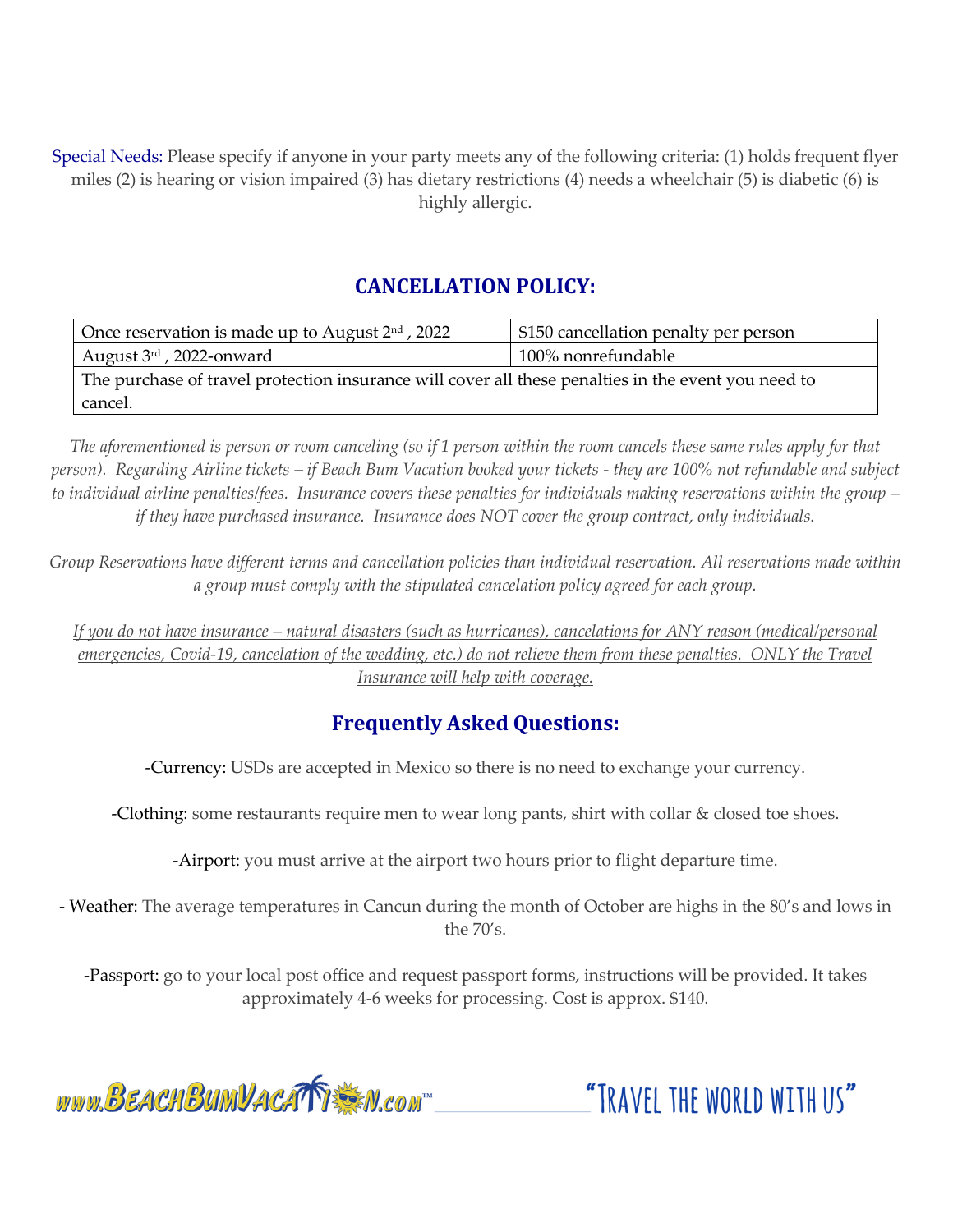-Frequent Flyer: in the event you would like to use your frequent flyer miles you will need to contact the airline directly but make sure you email Nikki@beachbumvacation.com your flight itinerary so she may arrange for your airport transportation to & from the resort.

We hope you can join us!  $\sim$  Amanda and Josh



Resort information:

<https://www.beachbumvacation.com/savethedate/BreathlessRivieraCancun>